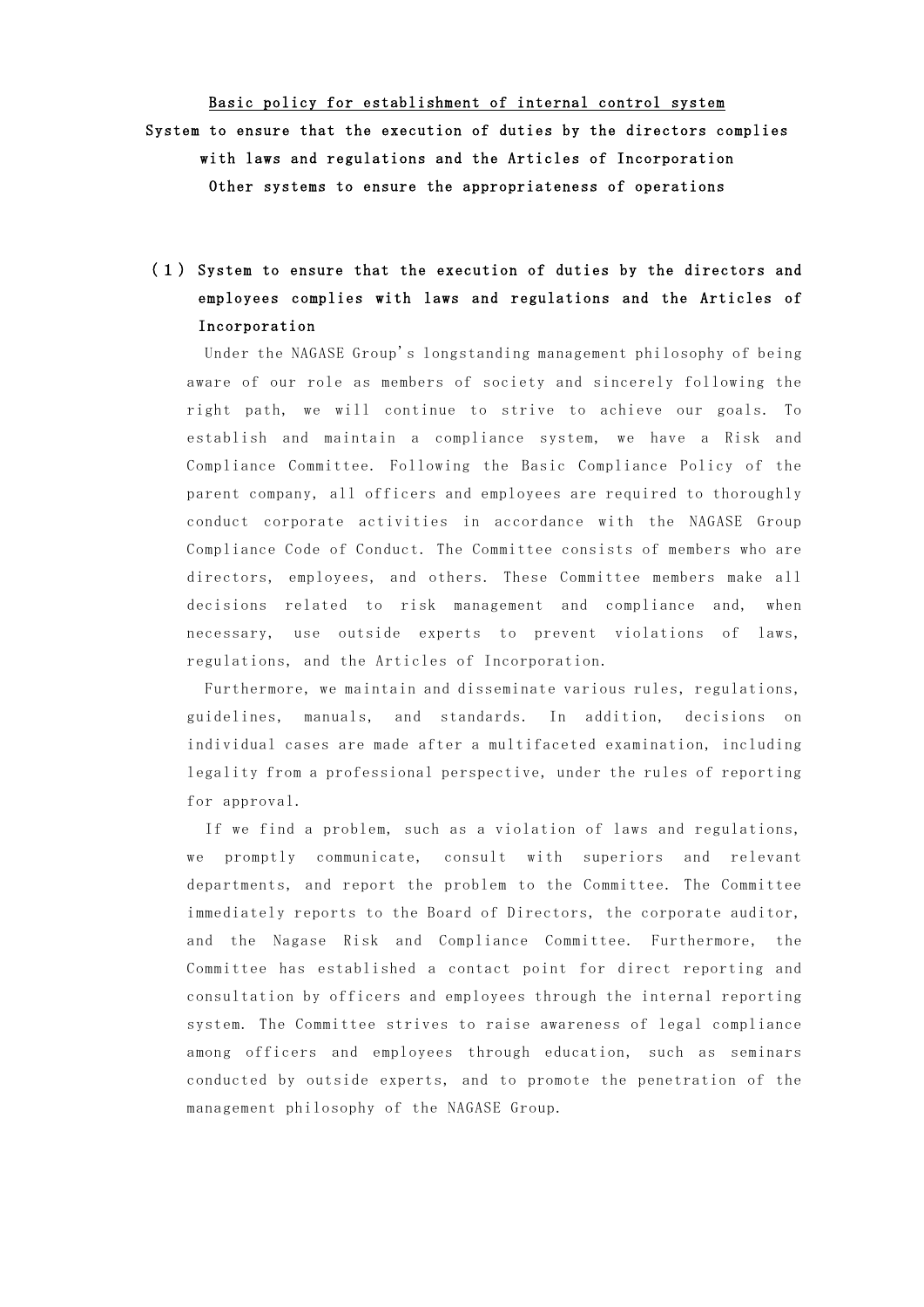### (2) System for the storage and management of information related to the execution of duties by the directors

Information related to the execution of duties by the directors is recorded in documents or electronically under internal rules and regulations and is stored and managed. The directors and corporate auditor have access to these documents at all times.

#### (3) Rules and other systems for managing the risk of loss

The Board of Directors has a Risk and Compliance Committee for comprehensive management of the Company's risk of loss and its subsidiaries. The Board of Directors defines the functions and authority of the Committee and clarifies its roles and responsibilities. For individual risks related to the Company's corporate activities and its subsidiaries, the Committee specifies rules and guidelines, conducts training, and prepares and distributes manuals to the respective departments in charge. The Committee promptly appoints a department responsible for handling any new risks that may arise and implements the necessary measures. In addition, in an emergency within the Company and its subsidiaries, the Company will promptly and appropriately communicate information and establish an emergency system.

#### (4) System to ensure that the directors execute their duties efficiently

As the basis for a system to ensure that the directors execute their duties efficiently, the Board of Directors is positioned as a decision-making body for management policies and strategies and a supervisory body for business execution. In principle, the Board of Directors holds a meeting once a month and holds occasional meetings as needed. For the execution of operations based on decisions made by the Board of Directors, the Basic Rules for Organizational Management and the Division of Duties stipulate the persons in charge, their responsibilities, and execution procedures. The General Managers' Meeting is composed of full-time directors, general managers of business units, general managers of headquarters, and some members of the Corporate Planning Department. The General Managers' Meeting is held once a month in principle to discuss important matters, such as management issues, management and business strategies, and investment projects, and to support management decision-making.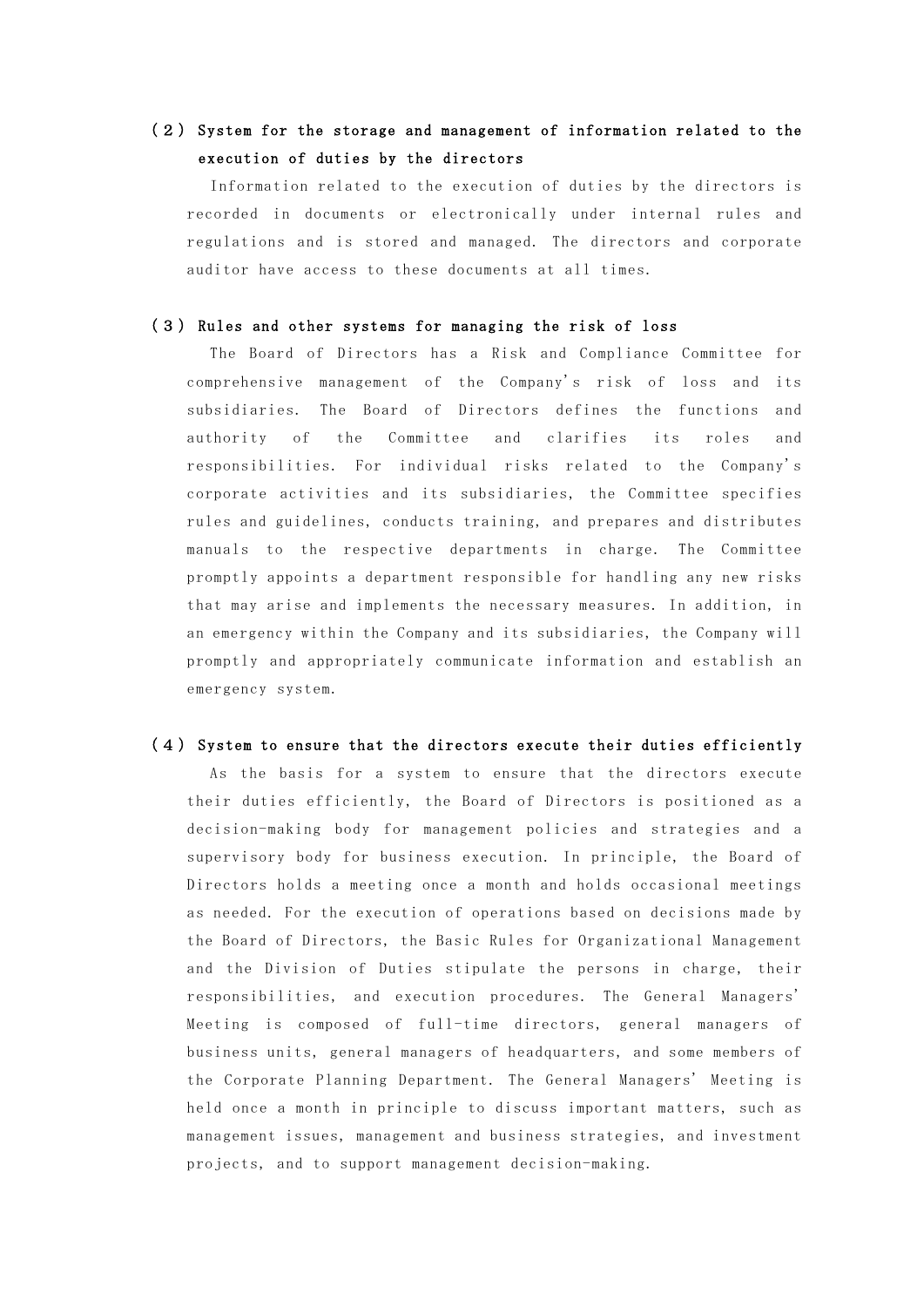## (5) System for ensuring the appropriateness of business operations of the corporate group consisting of the stock company, its parent company, and subsidiaries

The Company and its parent company and the Company and its subsidiaries have established operating standards. Certain matters are decided internally by the Company and then approved by or reported to the parent company. Budgetary performance management of the Company and its subsidiaries is carried out under the mediumterm management plan and the annual budget system. The Company manages the risks of the Company and its subsidiaries, centering on the Risk and Compliance Committee of the Company, which deliberates and determines issues and countermeasures related to the promotion of risk management. Furthermore, the Company and its subsidiaries deliberate and make decisions on important matters related to compliance.

In addition, to further enhance the reliability of financial reporting, the Company is taking steps to document, value, and improve the status of companywide internal controls and the process of preparing financial statements following the Financial Instruments and Exchange Act. Officers are dispatched to subsidiaries in principle to monitor whether operations are being conducted properly.

An operational audit team has been established under the President's direct control, independent of each business division and headquarters, to conduct operational audits in cooperation with the Audit Office of the Nagase & Co., Ltd. The Company has established a system to ensure the appropriateness and reliability of business execution and financial statements by appointing an accounting auditor and receiving accounting audits by such auditors.

### (6) Matters concerning employees requested by the corporate auditor to assist them in their duties

To ensure the effectiveness of audits by the corporate auditor, the Company shall establish employees to assist the corporate auditor in their duties at the request of the corporate auditor.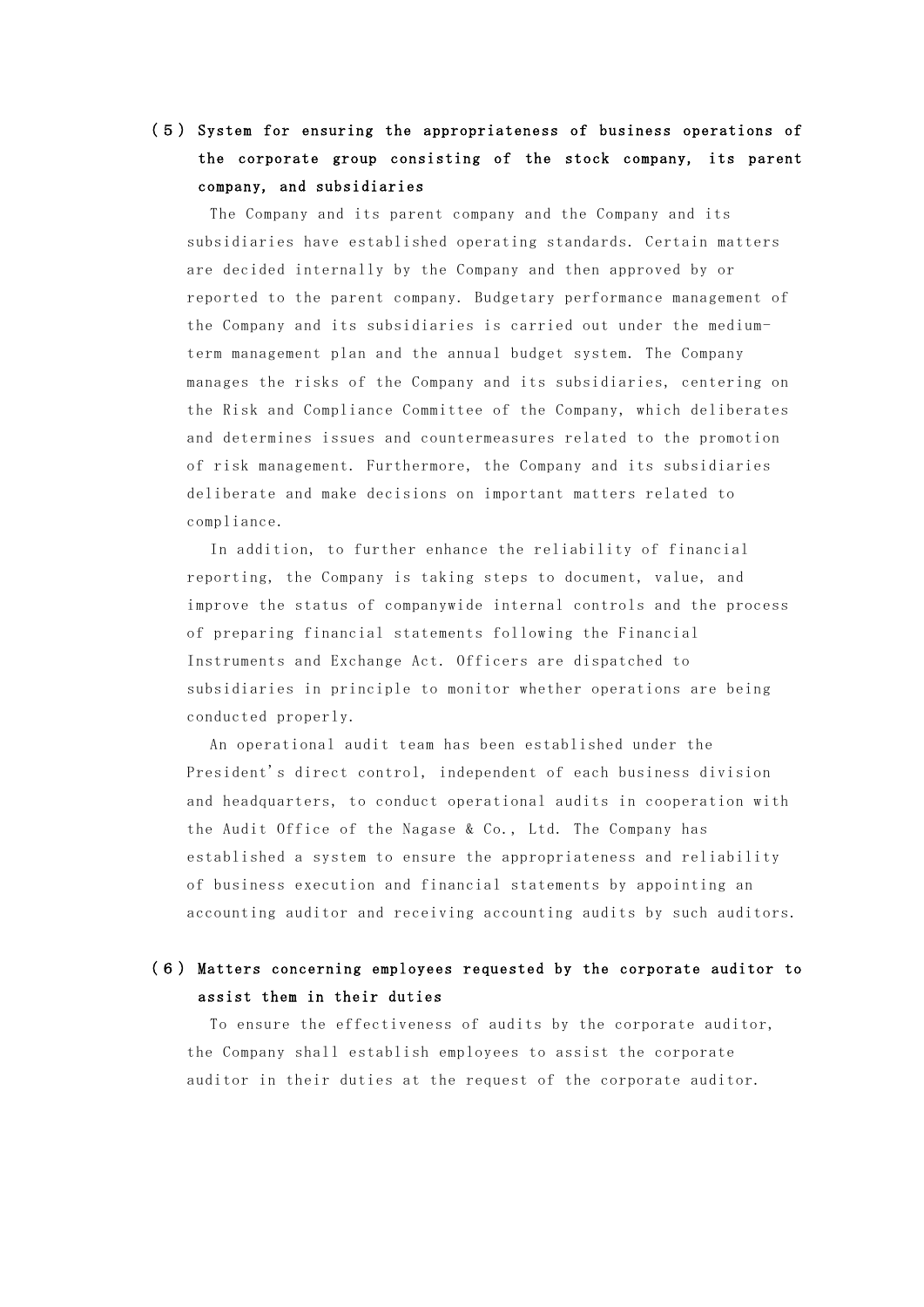## (7) Matters concerning the independence of the employees in the preceding item from the directors and ensuring the effectiveness of instructions from the corporate auditor

To secure the employees' independence from the directors as outlined in the preceding paragraph, the Company consults with the corporate auditor in advance. The Company seeks their opinions when making personnel changes and evaluating employees. In addition, efforts are made to ensure the effectiveness of instructions given to such employees by considering the selection of the employees and the hours they are engaged in assisting the corporate auditor.

(8) Systems for reporting to the corporate auditor by the directors and employees and other systems for reporting to the corporate auditor

The Company has established a system whereby the corporate auditor can grasp the overall management status of the Company and its subsidiaries at all times by attending meetings of the Board of Directors and other important meetings, exchanging information with management, and inspecting approval documents and reports. Furthermore, the directors and employees of the Company and its subsidiaries report the following matters to the corporate auditor individually or through the Board of Directors, as appropriate.

- 1. Compliance issues, such as misconduct, violations of laws and regulations, and the Articles of Incorporation, concerning the execution of duties by the directors
- 2. Facts that may cause considerable damage to the company
- 3. Essential information to be disclosed
- 4. Facts reported under the internal reporting system
- 5. In response to direct reports to the Company's auditors from the directors and employees of Group companies, the Company prohibits any disadvantageous treatment of those who make such reports and ensures that all Group companies are aware of this prohibition.

### (9) Other systems to ensure that audits by the corporate auditor are conducted effectively

To promote awareness and understanding of the importance and usefulness of audits by the corporate auditor, the corporate auditor